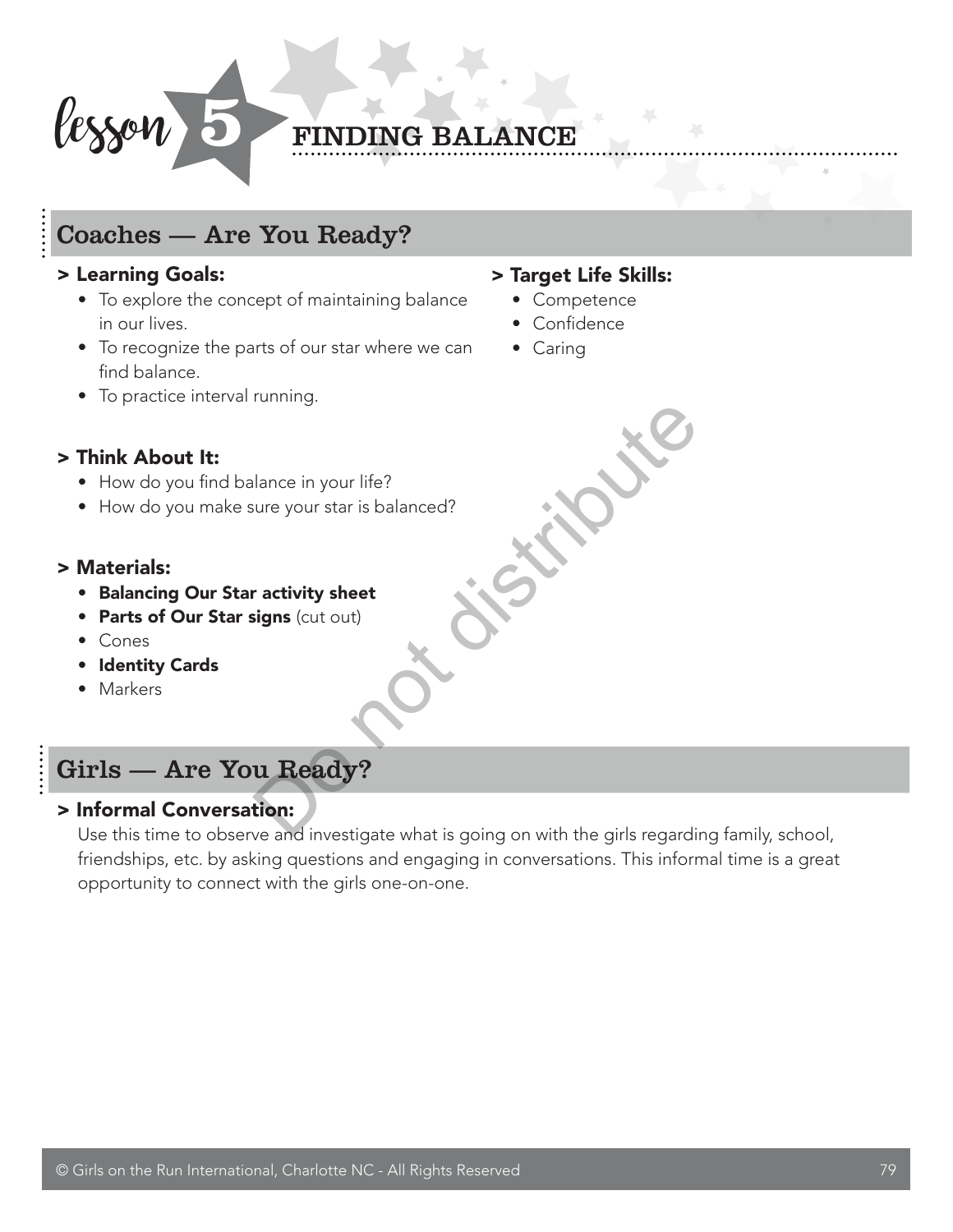



#### Getting On Board: Finding Balance (10 min.)

#### > Set up:

• Materials: None

#### > How it's done:

- 1. Discuss the GOTR GOAL from last practice *(when you start to say negative self-talk statements, say the word/sound we came up with and turn it into positive self-talk)* with the girls and get feedback on how it went.
- 2. Say, "Today's theme is: **Balance**. Why do you think balance is important?"
- 3. Have the girls stand up and take two giant steps back.
- 4. Explain the activity:
	- º Girls will start by standing on one foot with their arms out to the side, like a balance/scale.
- º You will call out different unhealthy habits relating to their physical, spiritual, and emotional health. When you say the unhealthy habit, it symbolizes throwing the girls off balance, and the girls will tip their scale to one side. (It does not matter which side.) But the shading on one foot with their<br>
side, like a balance/scale.<br>
different unhealthy habits<br>
physical, spiritual, and emotional<br>
with the unhealthy habit, it<br>
wing the girls off balance, and the<br>
sace one side. (It do
	- º In order to bring everyone back to a balanced position, one girl on the team will be asked to name a healthy habit. (See Coach Note.)
	- º If a girl falls, she should try again where she left off.
- 5. Model the activity for the girls using an example from the list of unhealthy habits on the next page.
- 6. Call out at least five unhealthy habits from the list or as many as time allows. (See Coach Note.)

#### $\mathit{Cock}$

Girls will want to give you the opposite of the unhealthy habit. For example, when you say "Eat lots of candy and sweets," girls will want to say, "Don't eat any candy or sweets." Encourage them to think beyond just the opposite. Model examples of healthy alternatives that will bring them back to balance, such as "Eat fruits and vegetables."

F

#### Coach Note

You can ask girls to help by giving them an opportunity to call out other unhealthy habits.

P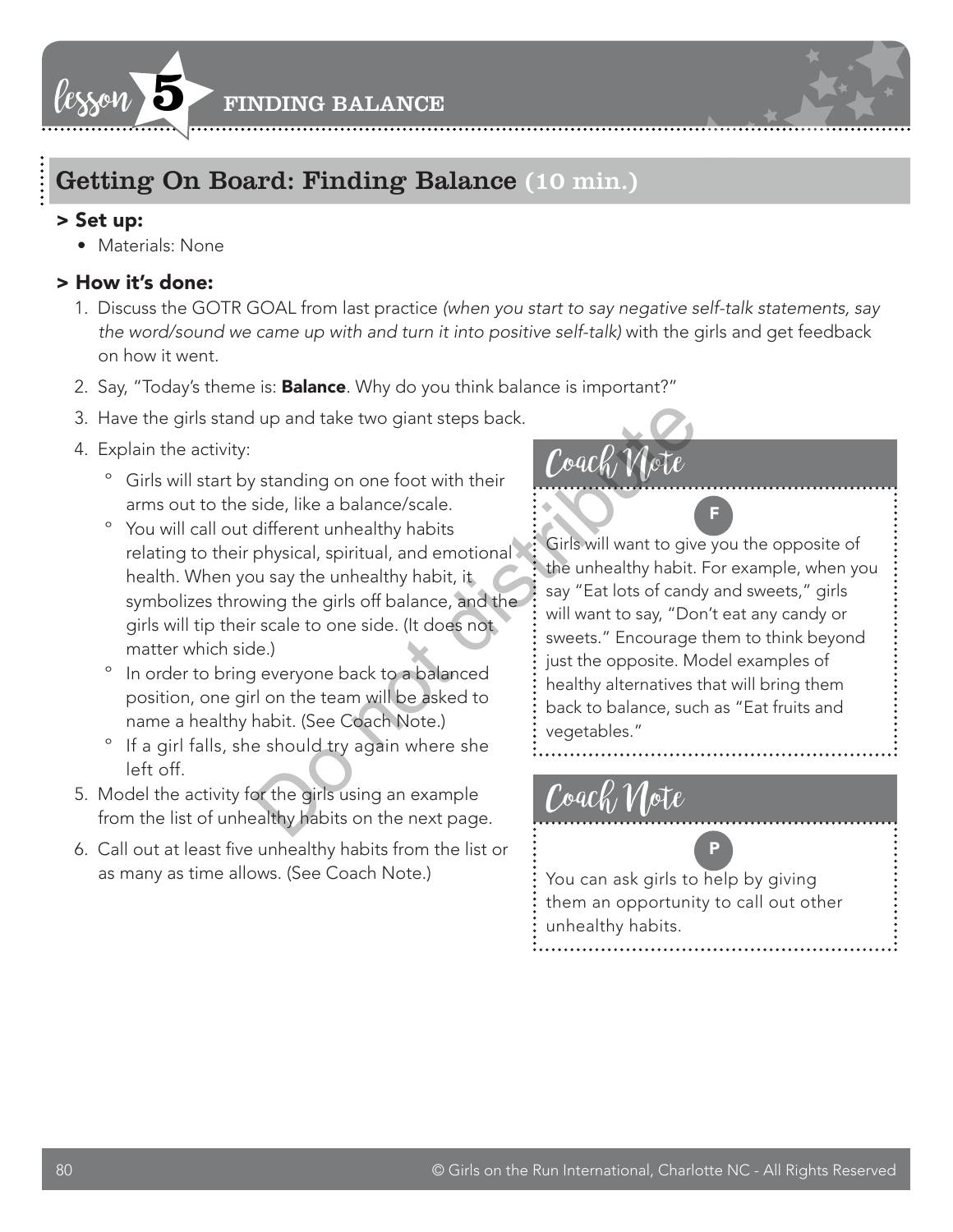

#### > Unhealthy Habits

- Too much screen time (TV, phone, computer, etc.)
- Using negative self-talk
- Staying up until 1:00 in the morning
- Letting your friend get bullied
- Sitting on the couch all day
- Keeping your emotions to yourself
- Listening to music on the highest volume
- Giving up when you can't solve a problem
- Only doing the activities your friends want to do
- Eating lots of candy and sweets
- Spending all of your free time alone
- Hanging out with people who make your star cloudy
- Focusing only on what you don't have
- Doing something even though you know it's not right

#### > Processing:

- 1. What did you think about the activity?
- 2. Why is it important to balance unhealthy habits with healthy ones? *(Keeps us from falling over, makes life better.)* Vides your mentas want to do<br>
and sweets<br>
r free time alone<br>
eople who make your star cloudy<br>
hat you don't have<br>
ven though you know it's not right<br>
about the activity?<br>
to balance unhealthy habits with healthy ones? (Kee

© Girls on the Run International, Charlotte NC - All Rights Reserved 81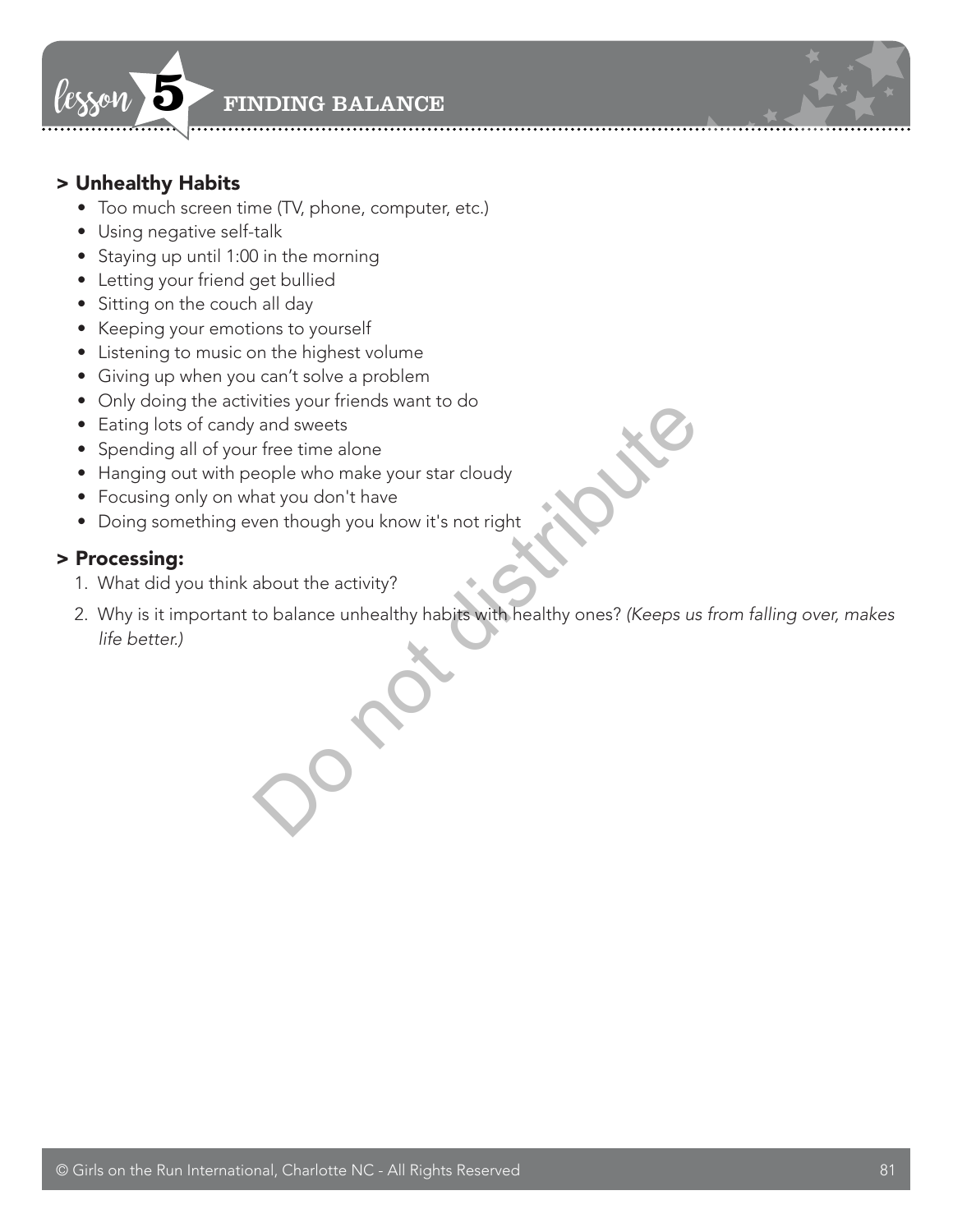



#### > How it's done:

- 1. Use the **Running Conditioning activity sheet** to lead girls through four Cold Warm-up Exercises.
- 2. Use the Running Conditioning activity sheet to lead girls through Running Conditioning Exercises: Circuit 1. (See Coach Note.)

#### Cold Warm-up Exercises (Choose 4) 15 Seconds Each

- High Knee Marches
- Wide Knee Marches
- Knees Up Running
- Heels Up Running
- Toy Soldiers
- Forward Walking Lunges

#### Running Conditioning: Circuit 1

- Squats (15 reps)
- In & Outs (10 reps)
- Running Arms (30 sec)

#### $\theta'$ o $q\epsilon$

Now that your girls are familiar with the Stretch & Strengthening Routine, you can have them take turns leading the exercises. Do not distribute

P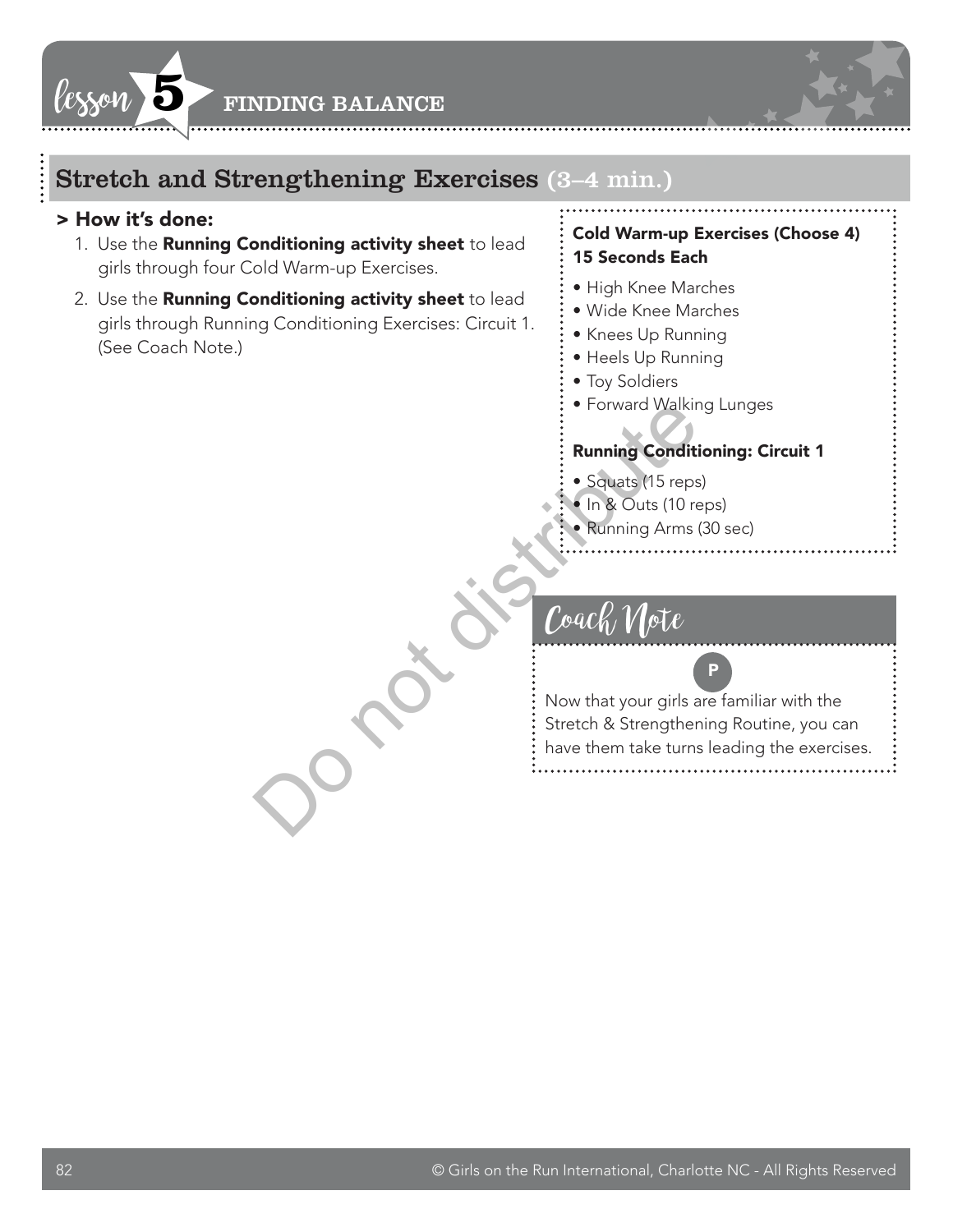



#### > Set up:

- Materials: Balancing Our Star activity sheet, Parts of Our Star signs, markers
- Cut out the Parts of Our Star signs.
- Place one sign on each cone and place the cones in a circle with a 30-foot diameter.

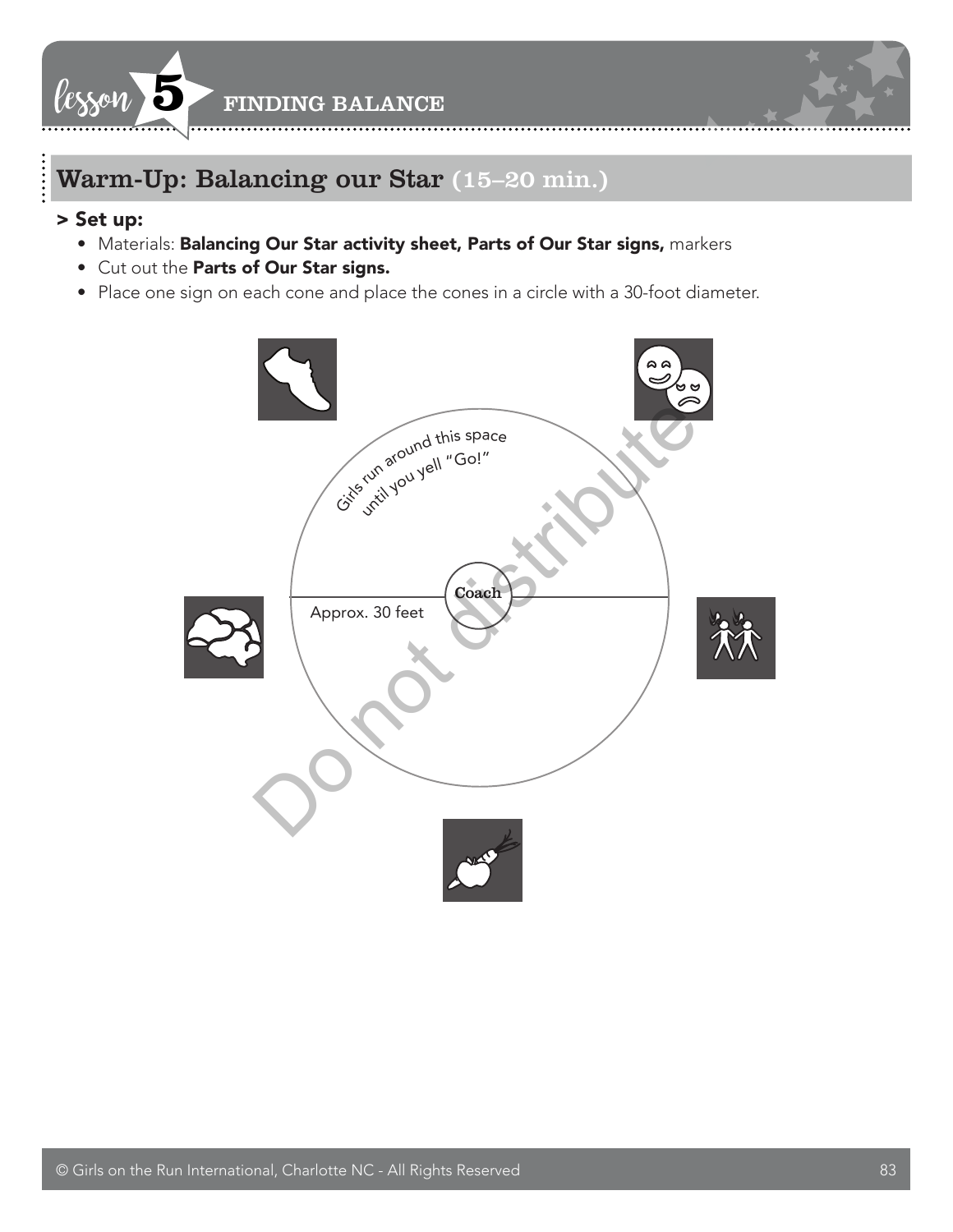

#### > How it's done:

Say, "In the past two lessons, we've talked about the star that is within each of us. In this activity, we are going to look at the different parts of life that make our star whole."

- 1. Pass out the Parts of Our Star activity sheet to each girl.
- 2. As a group, review each of the parts of the star:
	- <sup>o</sup> Physical Health This part of our star represents all the things we do that relate to our bodies, such as eating fruits and vegetables, exercising, or getting enough sleep.
	- º Brain This part of our star represents the things we do that work our brain, such as learning our multiplication tables, decision making, or being creative.
	- º Activities This part of our star represents all the activities we do that activate our Star Power, such as hanging out with friends, being on a sports team, or baking cookies.
	- <sup>o</sup> People This part of our star represents the people in our life who help to activate our Star Power, such as family members, teachers, or friends.
	- º Emotions This part of our star represents all of the feelings we have that make up our emotional health. Some emotions we might feel in a given day are: happy, sad, confused, nervous, or excited.
- 3. Explain the warm-up:
	- º Girls will run around the circle with their activity sheet and marker in their hand.
- º When you yell, "Go!" the girls will run to one of the five cones. They will have 1 minute to fill in that part of the star with as many examples from their real life as possible. For example, if they are at the People cone, they will write down as many important people in their life as possible in  $1$ minute. (See Coach Note.) part of our star represents all the activities we do that act<br>
out with friends, being on a sports team, or baking cook<br>
art of our star represents the people in our life who help t<br>
armily members, teachers, or friends.<br>

Coach Note

Make sure the girls only have 1 minute at each part of their star. Giving more time at some parts will automatically make their star unbalanced.

F

- º When the minute is up, yell, "Time!" and have the girls start running around the designated space again.
- º This process will continue with the girls going to a new cone each time you yell "go."
- 4. Begin the activity.

#### > Processing:

- 1. Take a look at your star on your sheet. Are all parts balanced?
- 2. How do you think your star looks when all of these parts are balanced? *(Full, busy, lively, shiny.)* Unbalanced? *(Off, lopsided, cloudy.)* Why?
- 3. When your star is unbalanced, what can you do to bring it back to being balanced? *(Give more attention to the parts that are not as strong, pay closer attention to those parts of your star.)*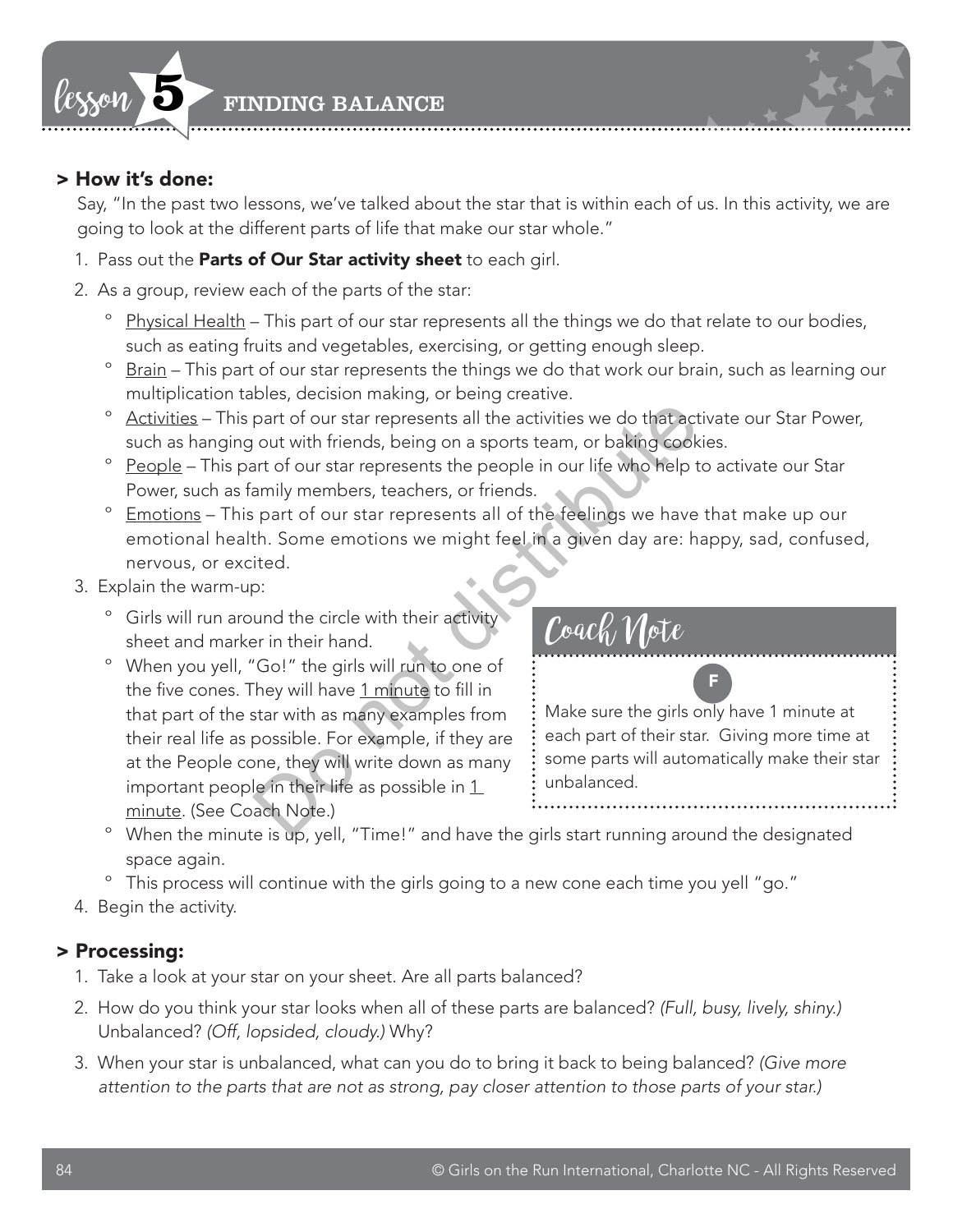



(5 min. directions/25 min. workout/5 min. processing & stretching)

#### > Set up:

- Materials: None
- The girls will be in pairs for this workout

#### > How it's done:

Say, "For today's workout, we're going to focus on the physical health part of our star. One way to keep this part of our star shining bright is to make sure we balance working hard and resting."

- 1. Place girls in random pairs. (See Coach Note.)
- 2. Have girls decide who will be Partner 1 and who will be Partner 2. Coaches may need to participate for every girl to have a partner. ming bright is to make strew we balance working hard and<br>
m pairs. (See Coach Note.)<br>
ho will be Partner 1 and who will<br>
nes may need to participate for<br>
partner.<br>
scutt:<br>
strategically pairing that a period of rest.<br>
str
- 3. Explain today's workout:
	- º Intervals mix running faster with a period of rest.
	- º Partners will take turns running one fast lap.
	- º While one partner is running, the other partner is resting. Encourage the girls to stay standing and cheer on their partner while they are resting.
	- º Since they are only running one lap at a time, encourage them to run it a little faster than usual and run the whole way.
- 4. Have the girls set a lap goal for today. (See Coach Note.)
- 5. Have Partner 1 start the workout.

#### > Processing:

As you lead the girls through some cool-down stretches (see Introduction), ask girls the following questions:



Help girls foster new relationships by strategically pairing them. Lining up by birthday month and then counting off is one strategy you could use today.

B

#### Coach Note



Pay attention to the lap goals the girls are setting throughout the season. There may be times when you need to direct them to think about whether their lap goal matches the amount of time and the activity for that day. For example, on a day with a shorter workout, or a more complicated activity, you will want to cue girls to adjust their lap goal accordingly.

- 1. What was it like to run faster, but then get to rest? *(It was fun, ran faster, ran more of each lap than usual.)*
- 2. What happens to our bodies if we do not get enough rest? *(We get tired, we get cranky, we don't*  finish.)
- 3. How can you make sure you get enough rest in your daily life? *(Go to bed early, take a nap, do fewer activities.)*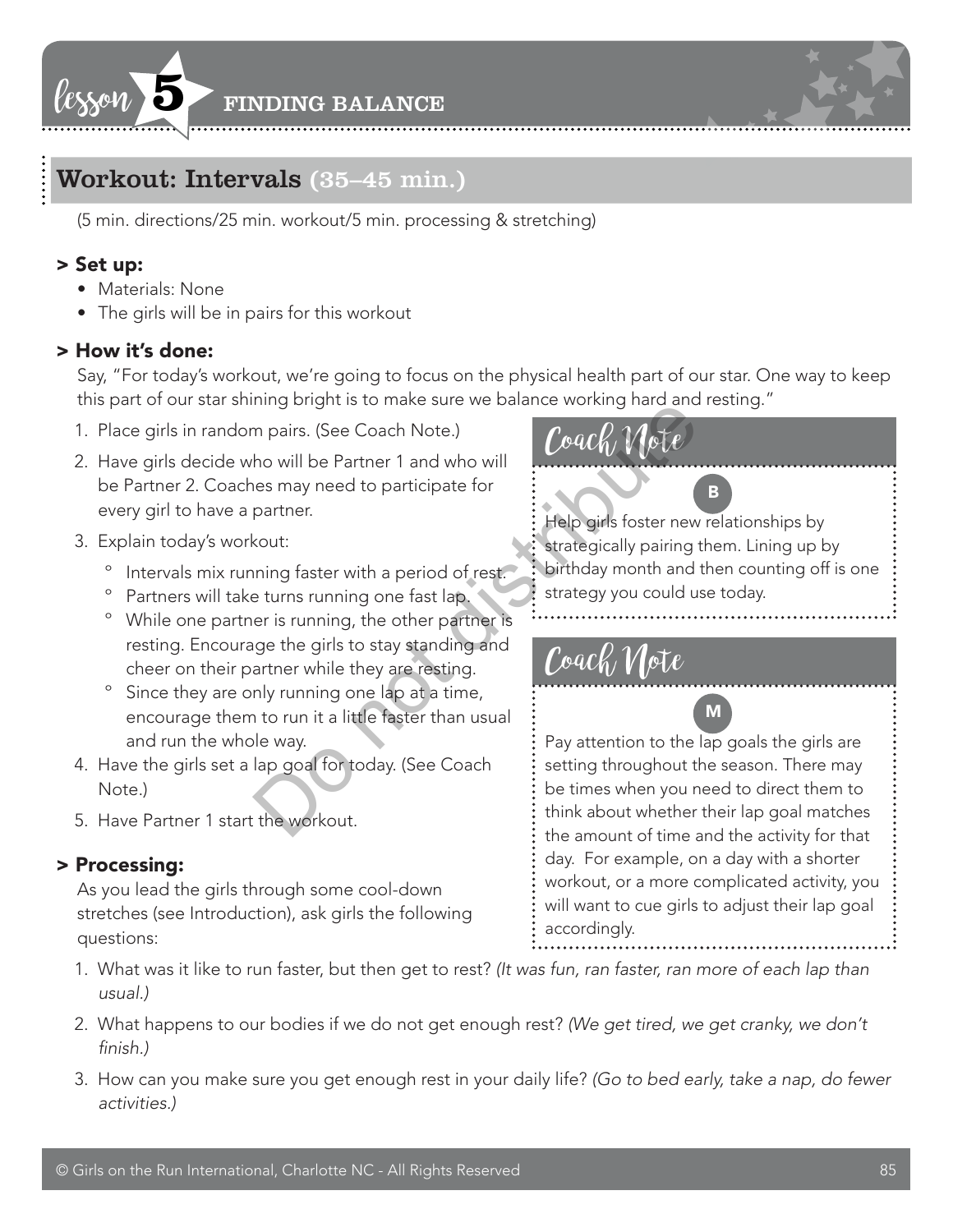



#### Identity Card & Wrap-up (10–15 min.)

#### > Set up:

- Materials: Identity Cards, markers
- Girls seated in a circle.

#### > How it's done:

- 1. Pass out the **Identity Cards** to each girl and have her fill out her lap chart.
- 2. Say, "On your Identity Card today, write or draw one way you can keep your star balanced."
- 3. Allow girls to share.
- 4. GOTR GOAL: Between now and the next time we meet, practice what you wrote on your Identity Card today. een now and the next time we meet, practice what you've<br>AWARDS and end with a CLOSING CHEER.
- 5. Give out ENERGY AWARDS and end with a CLOSING CHEER.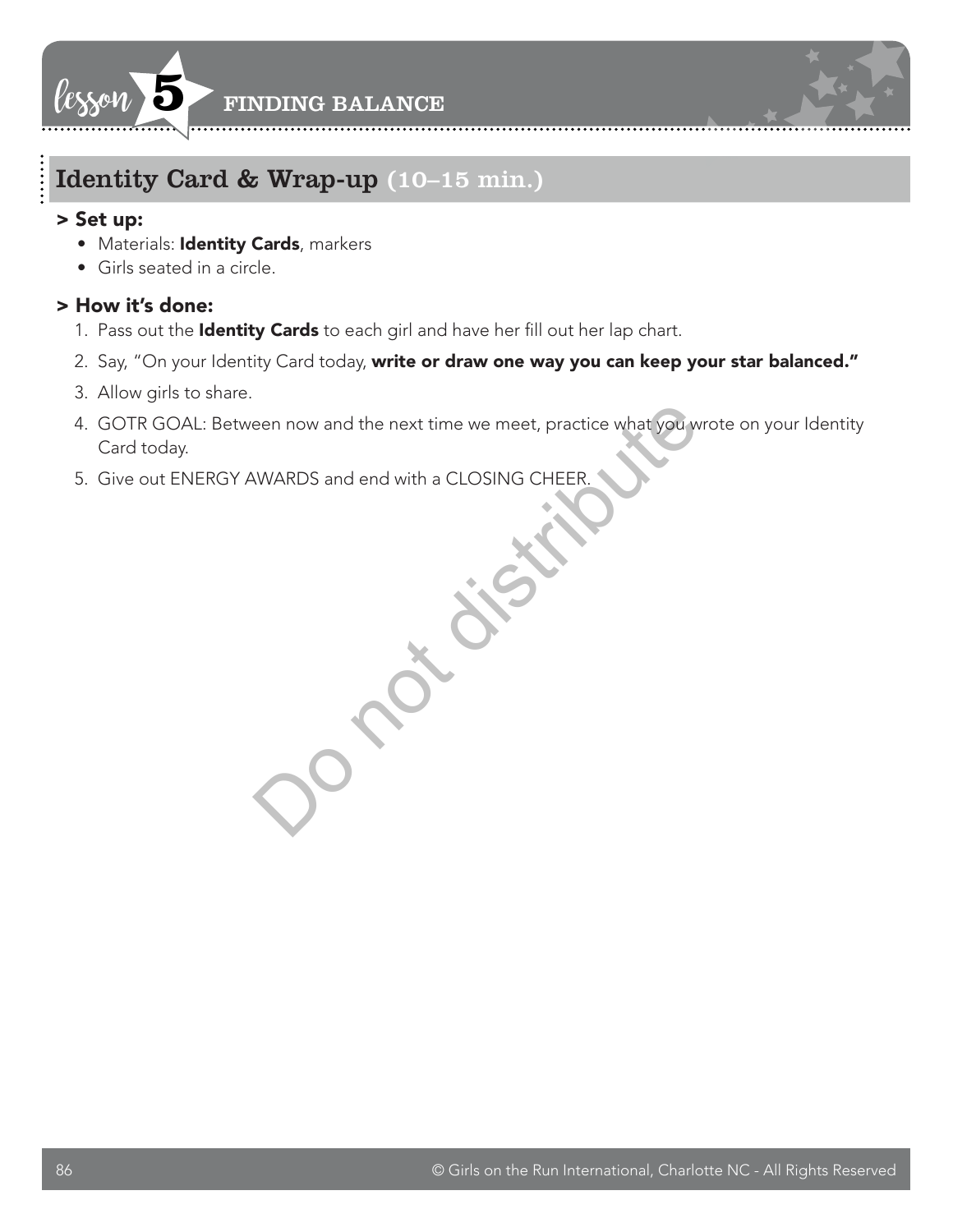

Parts of Our Star signs



## How do you take care of your body? Do not distribute

### Brain What do you do to make your brain stronger?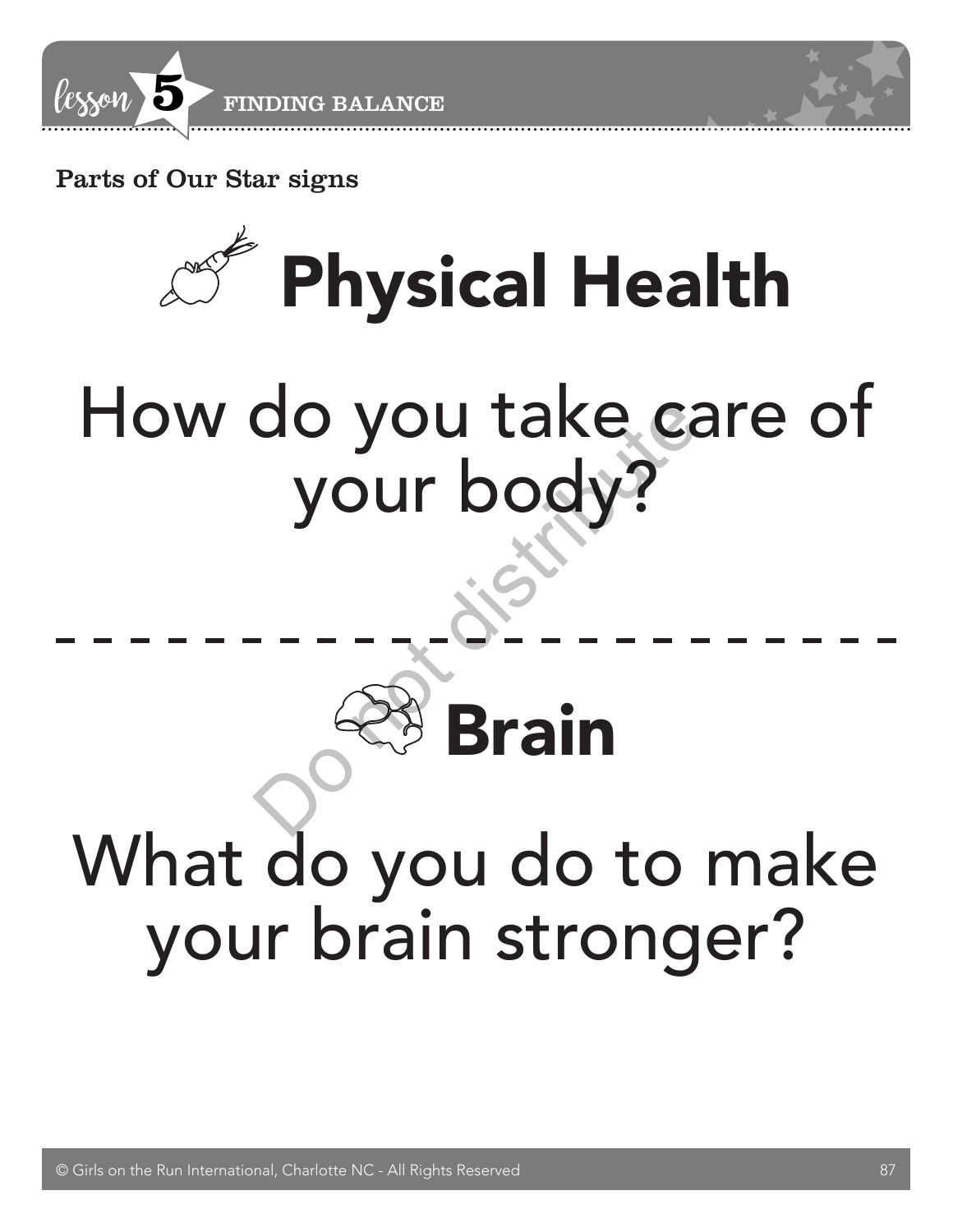



### What activities do you enjoy?



# Who are the important Do not distributepeople in your life?

88 © Girls on the Run International, Charlotte NC - All Rights Reserved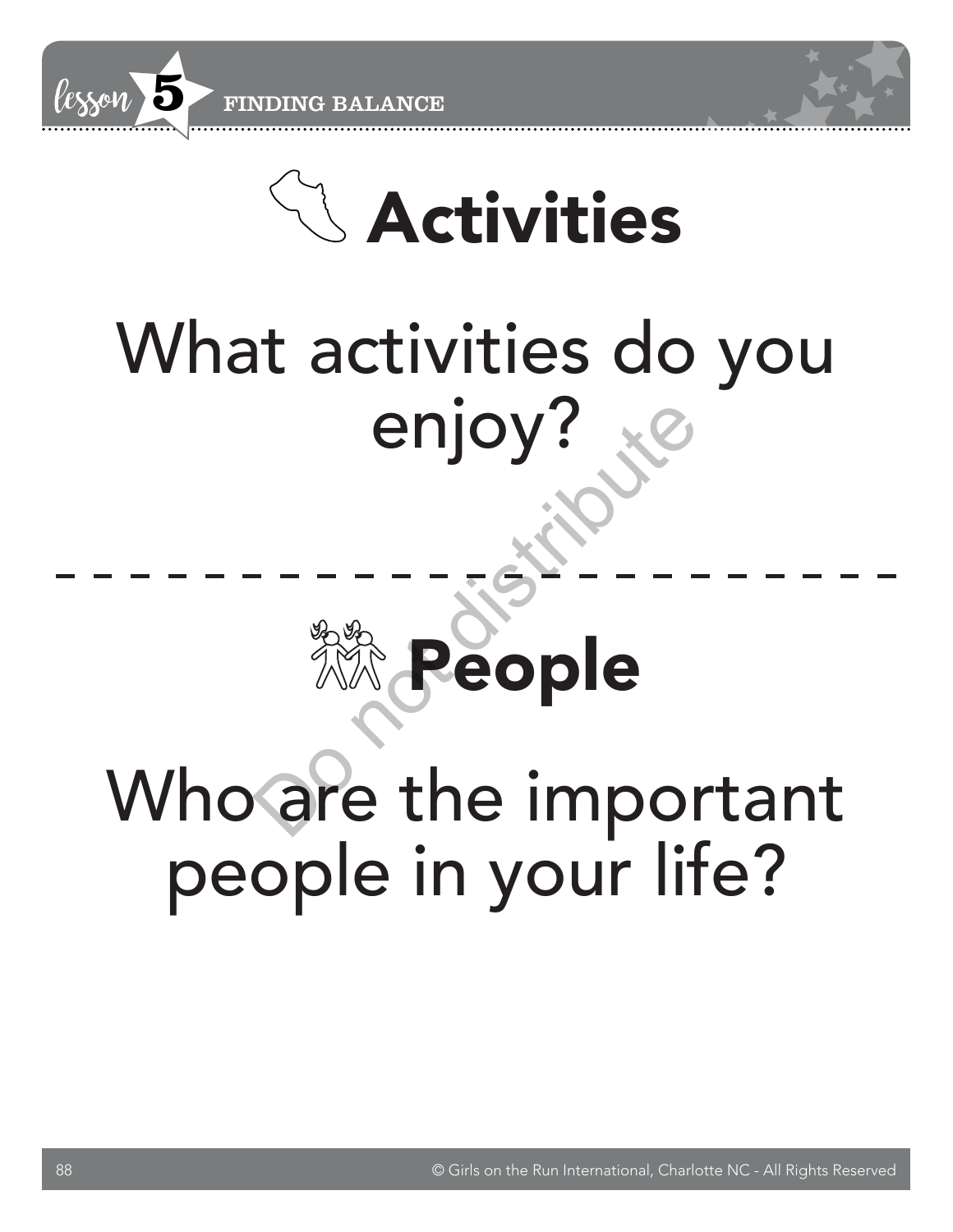

# What are some emotions you have experienced? Do not distribute

© Girls on the Run International, Charlotte NC - All Rights Reserved 89